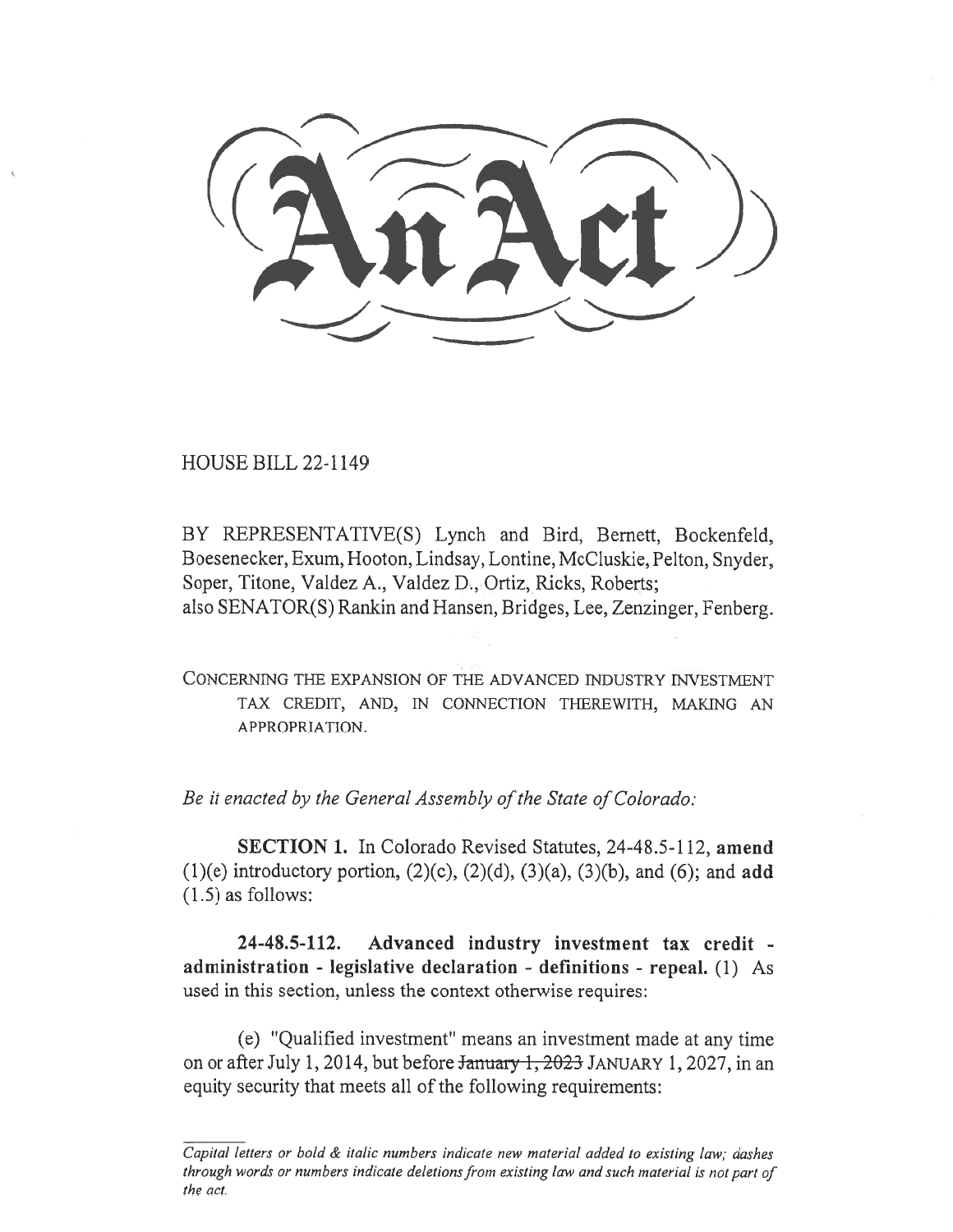(1.5) IN ACCORDANCE WITH SECTION 39-21-304(1), WHICH REQUIRES EACH BILL THAT EXTENDS AN EXPIRING TAX EXPENDITURE TO INCLUDE A TAX PREFERENCE PERFORMANCE STATEMENT AS PART OF A STATUTORY LEGISLATIVE DECLARATION, THE GENERAL ASSEMBLY HEREBY FINDS AND DECLARES THAT:

(a) THE GENERAL LEGISLATIVE PURPOSES OF THE TAX CREDIT ALLOWED BY THIS SECTION ARE:

(I) To INDUCE CERTAIN DESIGNATED BEHAVIOR BY TAXPAYERS;

(II) To IMPROVE INDUSTRY COMPETITIVENESS; AND

(III) To PROVIDE TAX RELIEF FOR CERTAIN BUSINESSES OR INDIVIDUALS;

(b) THE SPECIFIC LEGISLATIVE PURPOSE OF THE TAX CREDIT ALLOWED BY THIS SECTION IS TO ENCOURAGE INVESTMENT IN SMALL BUSINESSES LOCATED IN COLORADO IN ADVANCED INDUSTRIES, INCLUDING IN QUANTUM FIELDS, AND IN PARTICULAR IN SMALL BUSINESSES IN ADVANCED INDUSTRIES, INCLUDING IN QUANTUM FIELDS, LOCATED IN A RURAL AREA OR ECONOMICALLY DISTRESSED AREA OF THE STATE; AND

(c) THE STATEMENT REQUIRED BY AN APPLICANT ON THE APPLICATION FOR AN ADVANCED INDUSTRY INVESTMENT TAX CREDIT SET FORTH IN SUBSECTION (2)(e) OF THIS SECTION, AND THE REPORTS THAT THE OFFICE IS REQUIRED TO SUBMIT PURSUANT TO SUBSECTION (6) OF THIS SECTION, WILL ALLOW THE GENERAL ASSEMBLY AND THE STATE AUDITOR TO MEASURE THE EFFECTIVENESS OF THE TAX EXPENDITURE.

(2) (c) A business may request the office to determine whether it is a qualified small business. Upon receiving the request or upon receipt of an application for an advanced industry investment tax credit from a qualified investor, the office shall determine whether the business that is named in the application or written request is a qualified small business. After determining the qualifications, the office shall certify the qualified small business as being eligible to receive qualified investments for purposes of this section. The certification for a qualified small business that is certified after July 1, 2014, is valid until January 1, 2023 JANUARY 1, 2027, except

PAGE 2-HOUSE BILL 22-1149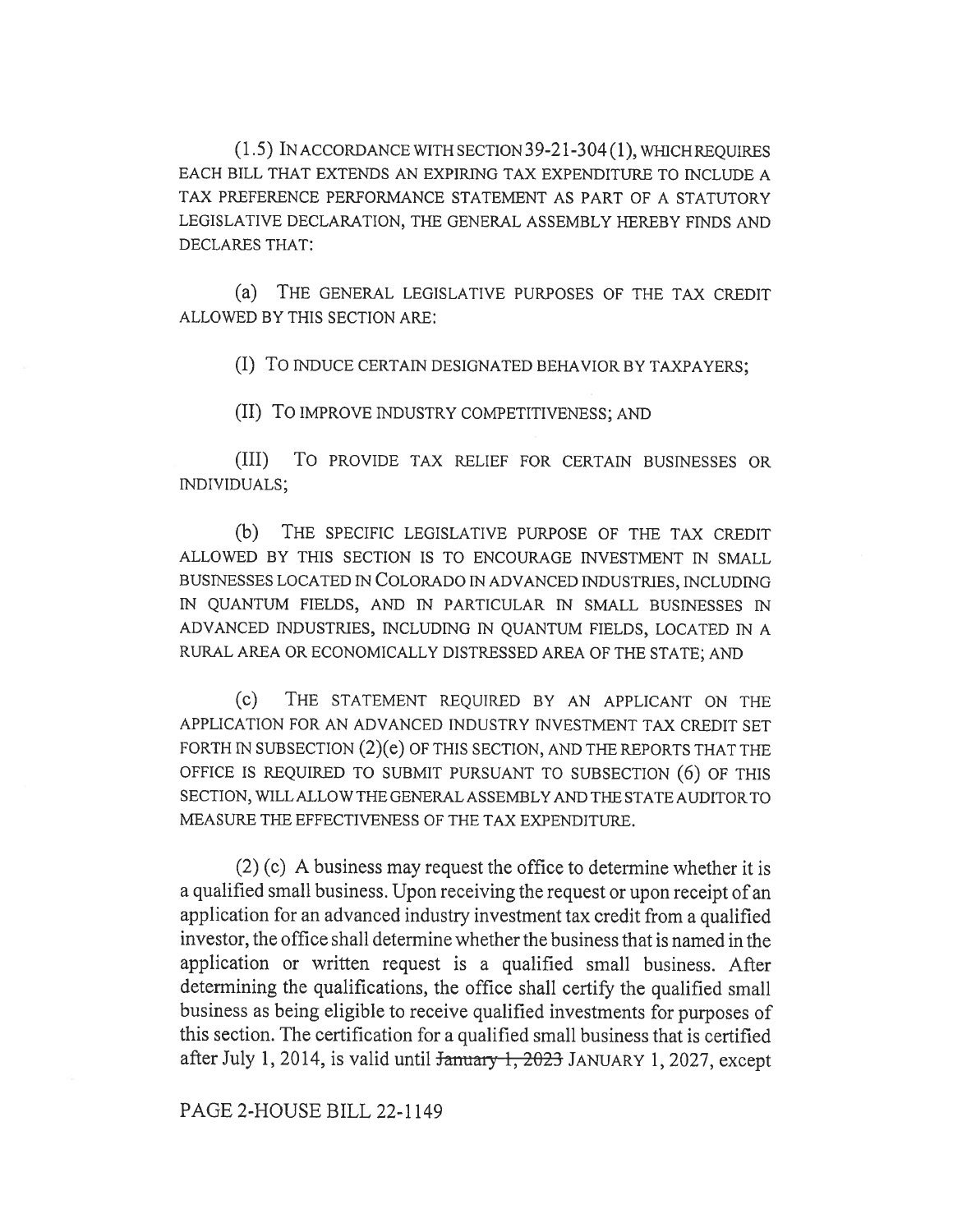that the certification is revoked if the business no longer meets the qualifications. A business shall notify the office within thirty business days from the date that it no longer meets the qualifications. If the certification is revoked, the office may assess a penalty against the business that is equal to the amount of the advanced industry investment tax credits authorized after the date that the business no longer meets the qualifications. The state treasurer shall deposit the penalty into the state general fund. If the certification is revoked, subsequent investments in the business do not qualify for a tax credit. All tax credits issued before the revocation of the certification remain valid. The office shall not deny any application for a tax credit on the basis of the revocation of the certification if the investment was made before the date of the revocation.

(d) As part of the application for an advanced industry investment tax credit, the applicant and the qualified small business that receives the investment must each provide written authorization to permit the department of revenue to provide tax information to the office for the purpose of determining if there are any misrepresentations on the application. The authorization is limited to disclosure of income tax information for the latest two years for which returns were filed with the department of revenue preceding the date the application is filed and for all tax years through the year in which the investment was made for which a return was not filed as of the date of the application. The applicant must also provide in the written authorization income tax information for all tax years in which the applicant actually claims a tax credit or carries forward a tax credit on a return filed with the department of revenue. An applicant with an individual ownership interest as a co-owner of a business and that may be-entitled to a pro-rata-share-of-the-tax-credit-pursuant-to-section 39-22-532 (5), C.R.S. THAT IS A PARTNERSHIP, LIMITED LIABILITY COMPANY, S CORPORATION, OR SIMILAR PASS-THROUGH ENTITY AND THAT MAY ALLOCATE THE CREDIT AMONG THE PARTNERS, SHAREHOLDERS, MEMBERS, OR OTHER CONSTITUENT QUALIFIED INVESTORS PURSUANT TO SECTION 39-22-532 (7) must provide a written authorization with content similar to the authorization, and in the same manner, as any other applicant is required to provide. If an applicant or qualified small business fails to comply with this paragraph  $(d)$  SUBSECTION  $(2)(d)$ , an applicant is ineligible for a tax credit.

(3) (a) Subject to the limitations set forth in paragraph  $(b)$  of this subsection  $(3)$  SUBSECTION  $(3)(b)$  OF THIS SECTION, the office shall

PAGE 3-HOUSE BILL 22-1149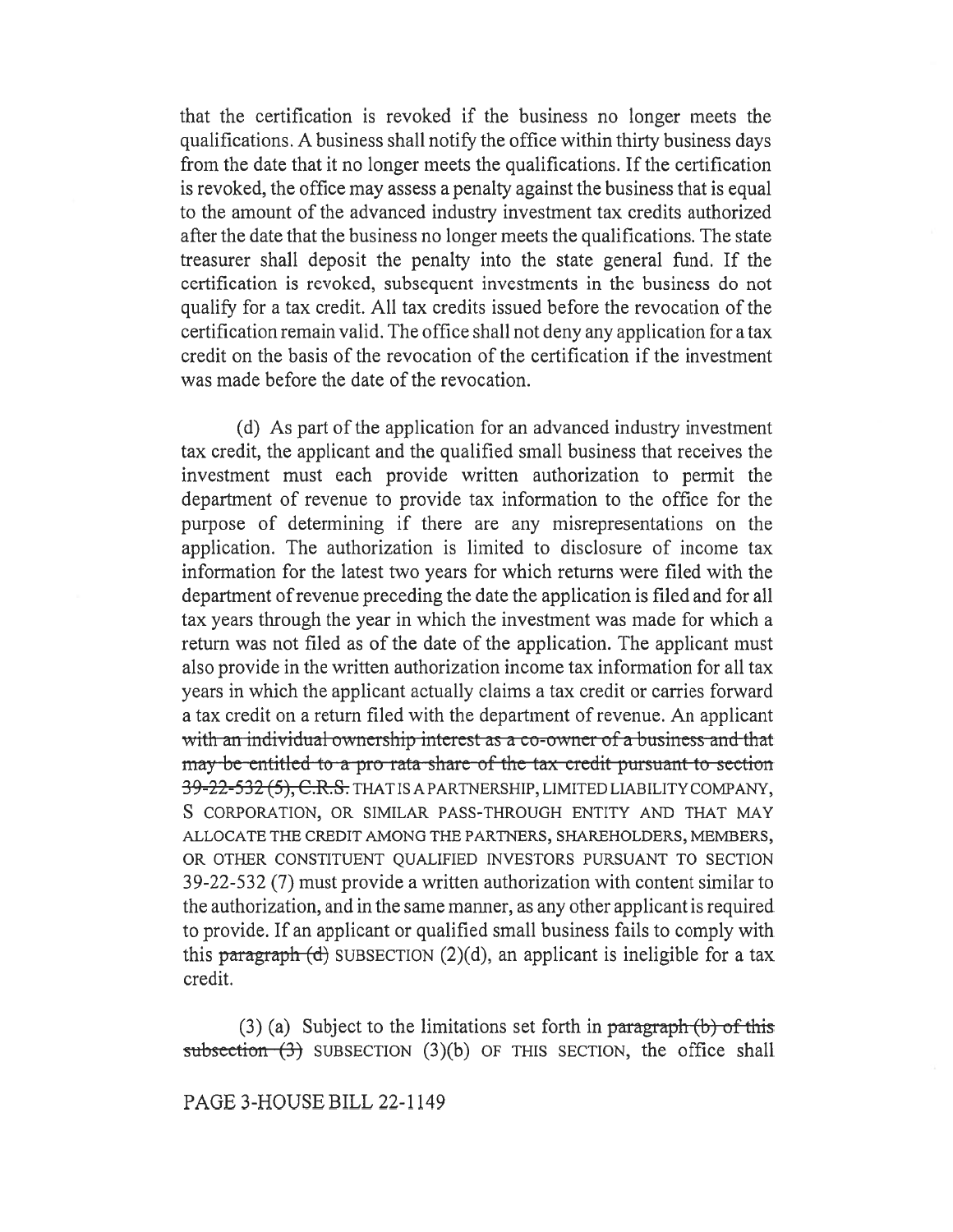authorize an advanced industry investment tax credit for each qualified investor who makes a qualified investment in a qualified small business. The amount of the tax credit is twenty-five percent of the amount of the qualified investment or thirty THIRTY-FIVE percent of the qualified investment if the qualified small business is located in a rural area or economically distressed area of the state as determined by the office. The office shall issue a tax credit certificate to the qualified investor for each qualified investment stating the amount of the tax credit that is authorized for purposes of section 39-22-532. C.R.S. A tax credit certificate is nontransferable. The office shall certify to the department of revenue the name of each qualified investor who receives a tax credit certificate, the amount of the tax credit, and other relevant information relating to the tax credit.

(b) (I) The total amount of the advanced industry investment tax credits shall not exceed three hundred seventy-five thousand dollars for the 2014 calendar year; and seven hundred fifty thousand dollars for each calendar year from 2015 through 2022; AND FOUR MILLION DOLLARS FOR EACH CALENDAR YEAR FROM 2023 THROUGH 2026; except that, if the total amount of the credits for 2018 or a later calendar year THROUGH 2022 is less than the maximum amount, then the maximum amount for the next year is increased by an amount equal to the remaining, unused tax credits from the prior year. The office shall authorize the tax credits in the order that applications are received by the office and shall deny any application received after the limit has been met. The office may partially authorize the last tax credit that is awarded up to the limit.

(II) The total amount of the tax credit for each qualified investment shall not exceed fifty ONE HUNDRED thousand dollars. A qualified investor may not claim more than one tax credit per qualified small business, but may be eligible for a tax credit for qualified investments in different qualified small businesses in the same or a different year.

(6) On November 1, 2017, the office shall submit a first report to the finance and the business, labor, and economic and workforce development committees of the house of representatives; to the business, labor, and technology and the finance committees of the senate, or any successor committees; and to the joint budget committee summarizing all of the tax certificates issued since July 1, 2014. At a minimum, the report must include the amount of the capital invested by qualified investors and the tax

## PAGE 4-HOUSE BILL 22-1149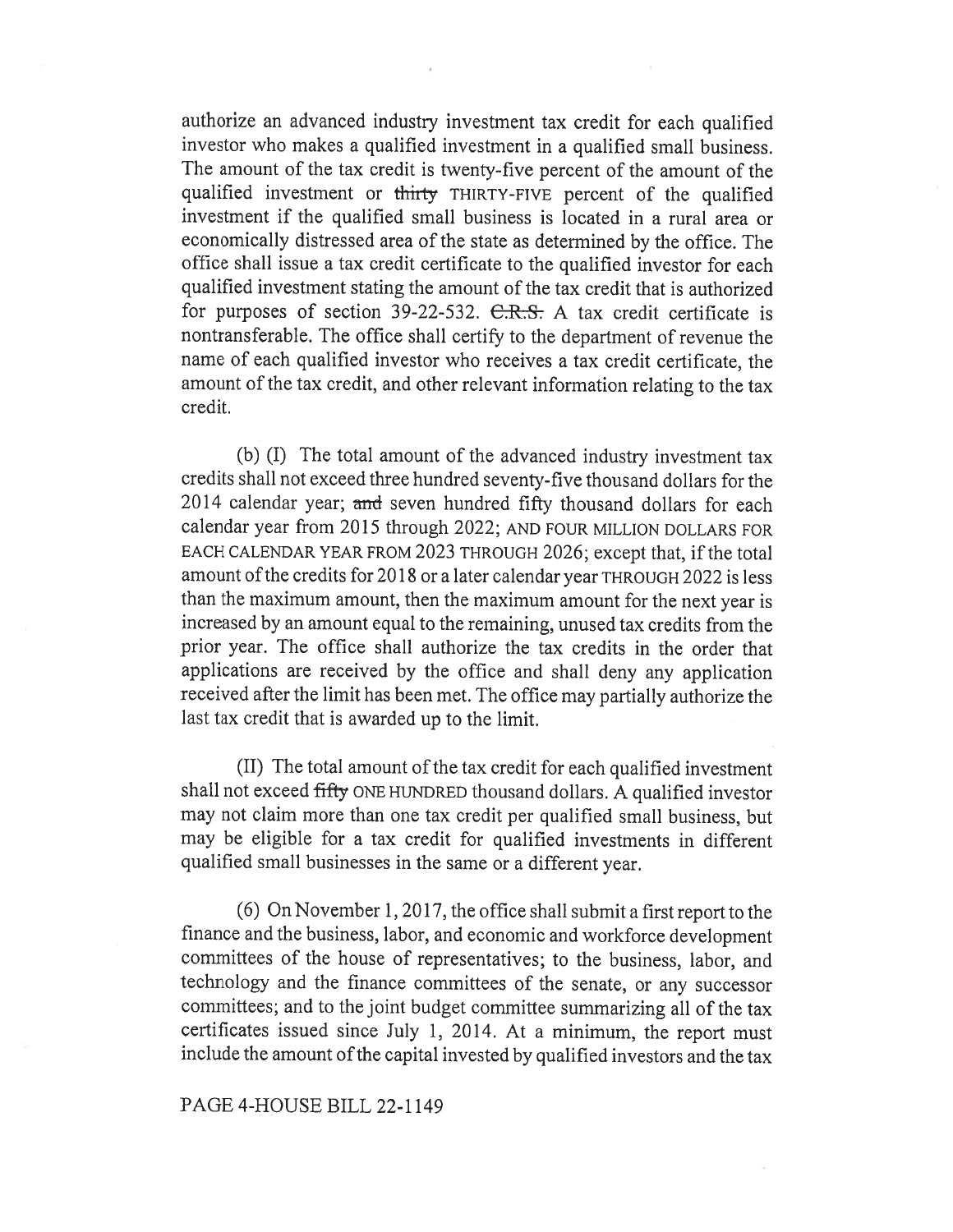credit that each qualified investor received, a description of the qualified businesses that received the qualified investment, a projection of the number of new employees hired by the qualified small businesses as a result of the qualified investment, the geographic distribution of the jobs, and any other economic impacts that resulted from the qualified investment. Notwithstanding section 24-1-136 (11), the office shall submit a second report on November 1, 2022, AND A THIRD REPORT ON NOVEMBER 1, 2027, to the same legislative committees summarizing, FOR THE SECOND REPORT, all of the tax certificates issued after January 1, 2018, AND, FOR THE THIRD REPORT, ALL OF THE TAX CERTIFICATES ISSUED AFTER JANUARY 1, 2023. The second report AND THIRD REPORTS must include the same information as the first report.

SECTION 2. In Colorado Revised Statutes, 39-22-532, repeal (5); and add (7) as follows:

39-22-532. Advanced industry investment tax credit definitions. (5) Individuals who are co-owners of a business, including partners in a partnership and shareholders of an S- corporation, may each efaim only their individual-pro-rata shares of the Colorado-innovation investment-tax-credit-allowed-under-this-section-based-on-their-ownershipinterests. The total of the tax credits allowed to all such owners may not exceed-the-amount-that-would-have-been-allowed-to-a-sole-owner-

(7) IF A QUALIFIED INVESTOR RECEIVING A CREDIT ALLOWED IN THIS SECTION IS A PARTNERSHIP, LIMITED LIABILITY COMPANY, S CORPORATION, OR SIMILAR PASS-THROUGH ENTITY, THE QUALIFIED INVESTOR MAY ALLOCATE THE CREDIT AMONG ITS PARTNERS, SHAREHOLDERS, MEMBERS, OR OTHER CONSTITUENT QUALIFIED INVESTORS IN ANY MANNER AGREED TO BY SUCH PARTNERS, SHAREHOLDERS, MEMBERS, OR OTHER CONSTITUENT QUALIFIED INVESTORS. THE QUALIFIED INVESTOR SHALL CERTIFY TO THE COLORADO OFFICE OF ECONOMIC DEVELOPMENT THE AMOUNT OF THE CREDIT ALLOCATED TO EACH PARTNER, SHAREHOLDER, MEMBER, OR OTHER CONSTITUENT QUALIFIED INVESTOR, AND THE OFFICE SHALL ISSUE CREDIT CERTIFICATES IN THE APPROPRIATE AMOUNTS TO EACH PARTNER, SHAREHOLDER, MEMBER, OR OTHER CONSTITUENT QUALIFIED INVESTOR. EACH PARTNER, SHAREHOLDER, MEMBER, OR OTHER CONSTITUENT QUALIFIED INVESTOR SHALL BE ALLOWED TO CLAIM SUCH AMOUNT SUBJECT TO ANY RESTRICTIONS SET FORTH IN THIS SECTION AND SECTION 24-48.5-112.

PAGE 5-HOUSE BILL 22-1149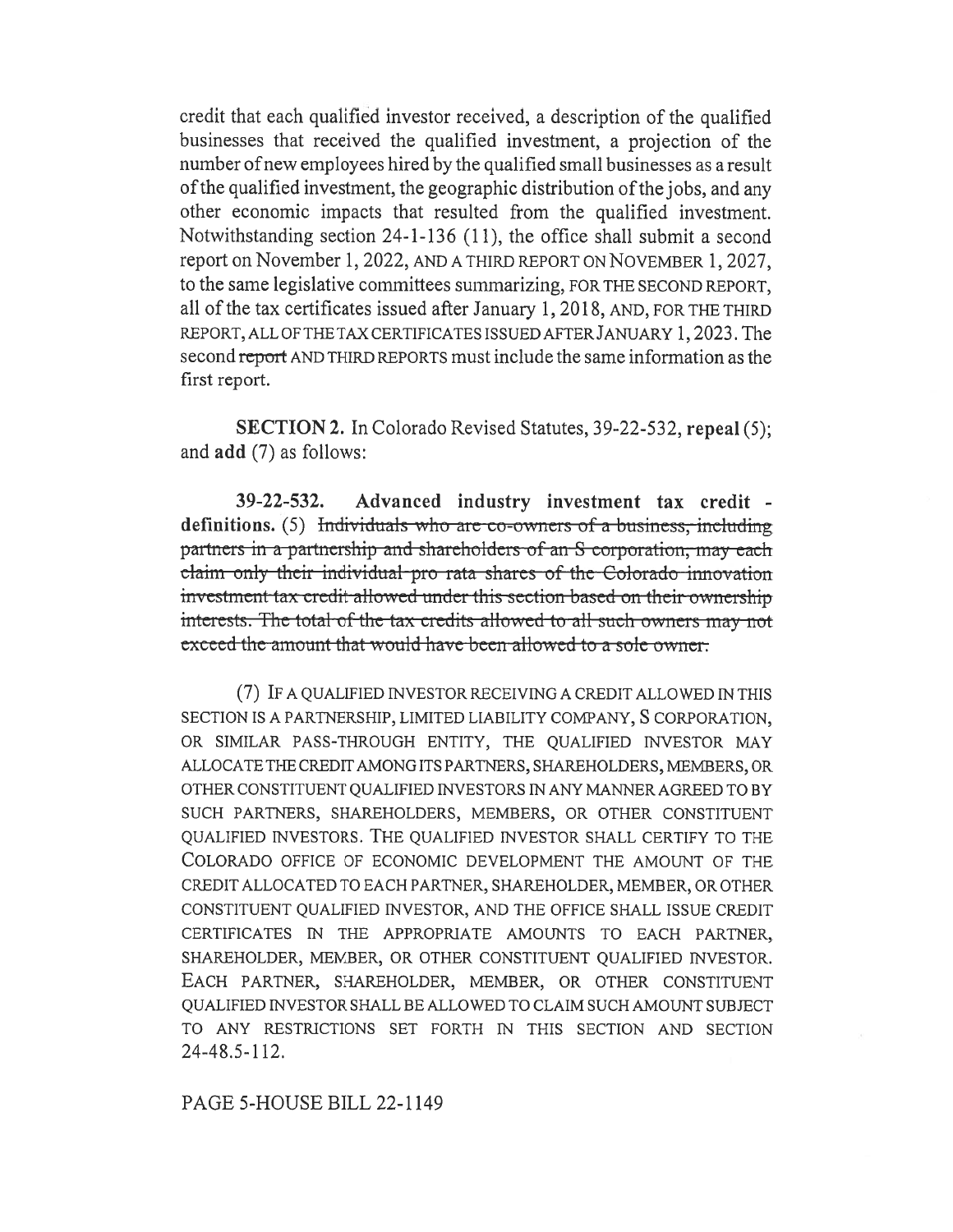SECTION 3. Appropriation. For the 2022-23 state fiscal year, \$90,000 is appropriated to the office of the governor for use by economic development programs. This appropriation is from the general fund and is based on an assumption that the office will require an additional 0.8 FTE. To implement this act, the office may use this appropriation for advanced industries.

SECTION 4. Act subject to petition - effective date. This act takes effect at 12:01 a.m. on the day following the expiration of the ninety-day period after final adjournment of the general assembly; except that, if a referendum petition is filed pursuant to section 1 (3) of article V of the state constitution against this act or an item, section, or part of this act within such period, then the act, item, section, or part will not take effect unless approved by the people at the general election to be held in

## PAGE 6-HOUSE BILL 22-1149